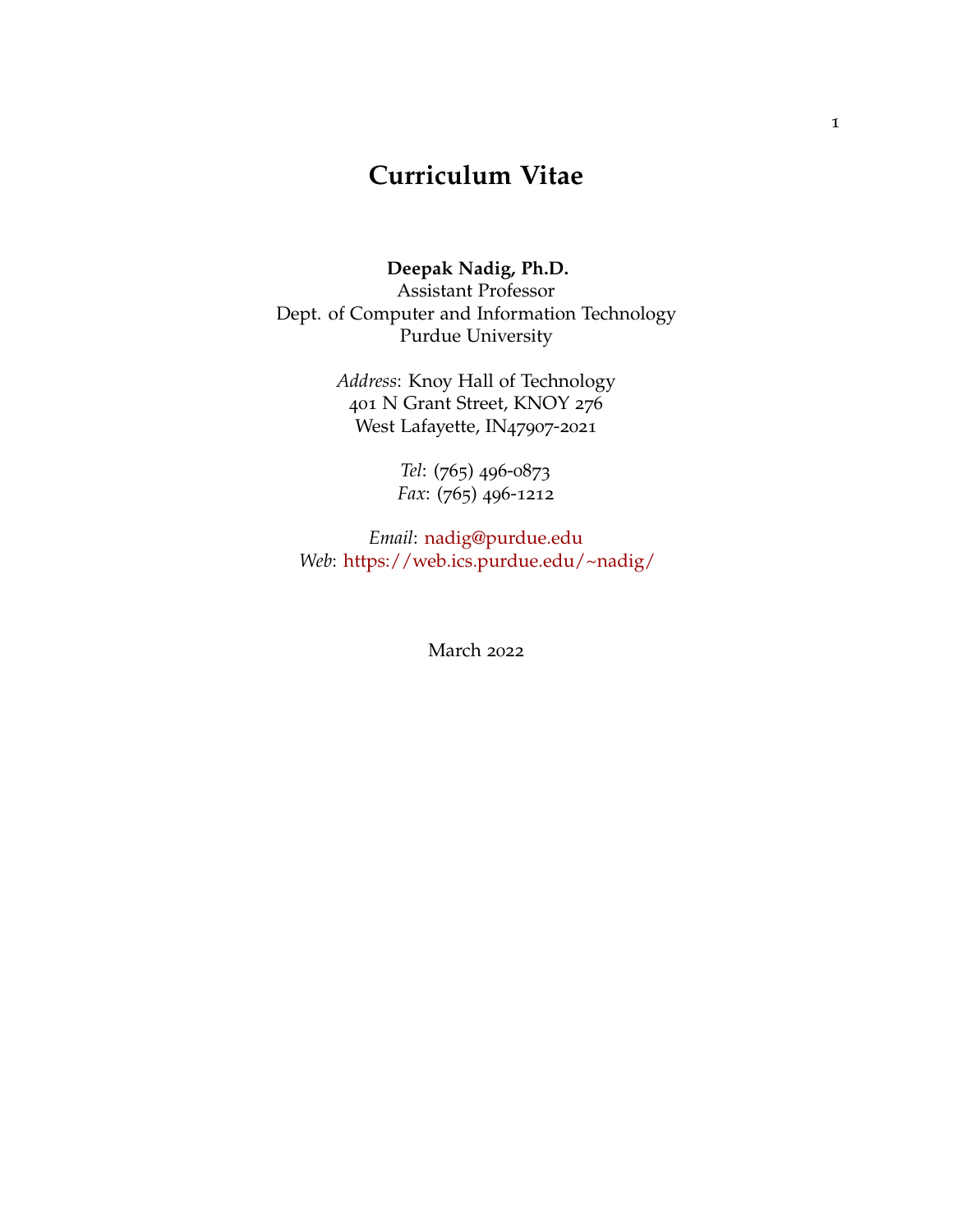# **Contents**

| 1              | <b>Biographical Sketch</b>                                                                                                                                                      | 4                                                   |  |
|----------------|---------------------------------------------------------------------------------------------------------------------------------------------------------------------------------|-----------------------------------------------------|--|
| $\overline{2}$ | <b>Education</b>                                                                                                                                                                | 5                                                   |  |
| 3              | <b>Research Interests</b>                                                                                                                                                       | 5                                                   |  |
| 4              | <b>Honors and Awards</b>                                                                                                                                                        | 5                                                   |  |
| 5              | <b>Professional Experience</b>                                                                                                                                                  |                                                     |  |
| 6              | <b>Publication Record</b><br><b>Journal Articles</b><br>6.1<br>6.2<br>6.3<br>6.4<br>6.5<br>6.6<br>6.7<br>Invited Conference and Workshop Presentations<br>6.8<br>6.9            | 8<br>8<br>8<br>9<br>9<br>10<br>10<br>10<br>10<br>11 |  |
| $\overline{7}$ | <b>Teaching Record</b><br>7.1<br>7.2<br><b>Students</b><br>7.3<br>7.3.1<br>7.3.2<br>Undergraduate Honors Thesis/Scholarly Project Supervisor<br>7.3.3<br>Past Students<br>7.3.4 | 12<br>12<br>13<br>13<br>13<br>13<br>13<br>13        |  |
| 8              | <b>Professional Certifications</b>                                                                                                                                              | 14                                                  |  |
| 9              | <b>Service Record</b><br>9.1                                                                                                                                                    | 14<br>14                                            |  |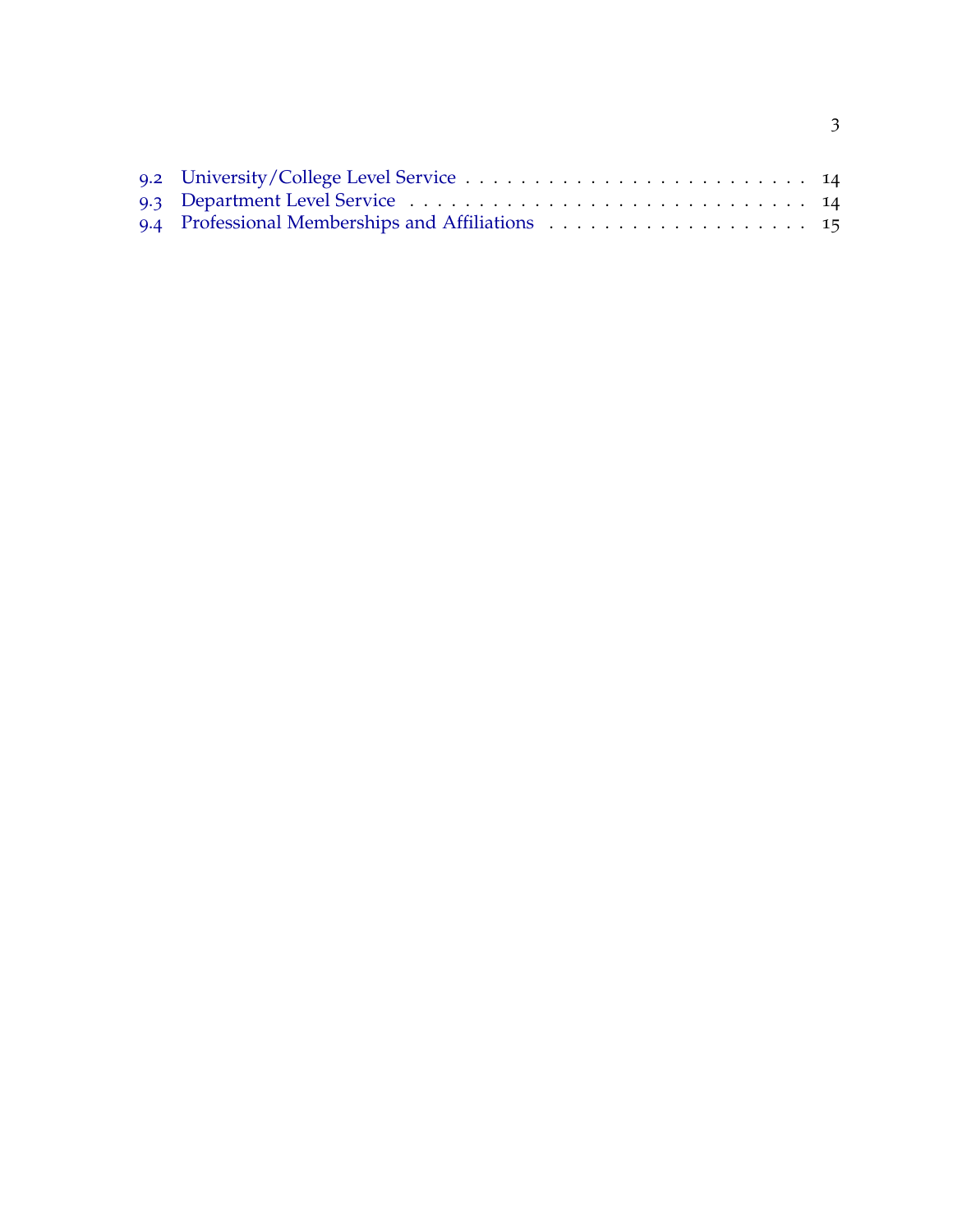#### <span id="page-3-0"></span>**1 Biographical Sketch**

Deepak Nadig is currently an Assistant Professor in the Department of Computer and Information Technology (CIT) at Purdue University. He is also the Director of the Cloud-native, Cyberinfrastructure and Networks (CYAN) Lab at Purdue CIT. He received his B.E. and M.Tech degrees in Electronics and Communication Engineering and Digital Communication Engineering from Visvesvaraya Technological University, India, in 2004 and 2007, respectively. He received his Ph.D. degree in Computer Engineering from the University of Nebraska-Lincoln (UNL) in 2021. Deepak was the Director of Technology and Research at SOLUTT Corporation, India, from 2009 to 2015. At SOLUTT, he was instrumental in leading the networking and wireless operations and responsible for design, development, consulting and training services in 4G/LTE and multi-gigabit wireless technologies.

He has served on the technical program committees of several conferences and as a reviewer for leading journals such as IEEE/ACM Transactions on Networking, IEEE Journal on Selected Areas in Communications (IEEE JSAC), Computer Networks, IEEE INFOCOM, IEEE Globecom, IEEE/ACM International Symposium on Quality of Service (IWQoS), IEEE International Symposium on Local and Metropolitan Area Networks (LANMAN) and IEEE Sarnoff Symposium. He has published in several leading IEEE/ACM conferences and journals. He is a member of the IEEE and the IEEE Communication Society.

Prof. Nadig was the recipient of the 2017 IEEE ANTS best paper award, the 2019 Milton E. Mohr Fellowship, and he was a fellow of the Preparing Future Faculty (PFF) program at UNL. His research interests are computer networks, software-defined networks, network functions virtualization, cloud-native infrastructure, AI/ML applications to networking and network security. Purdue University has supported his research.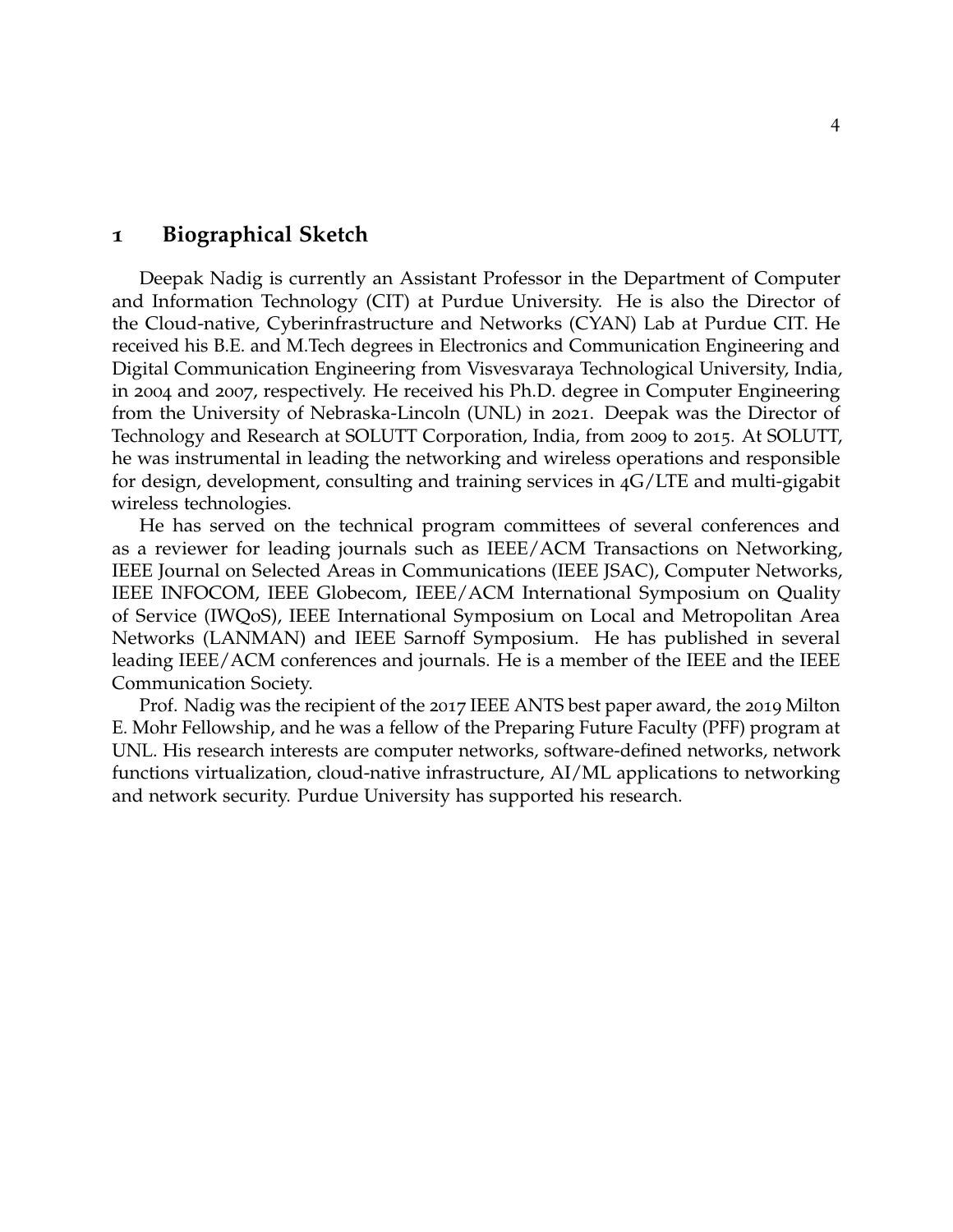### <span id="page-4-0"></span>**2 Education**

**University of Nebraska-Lincoln**, Lincoln, Nebraska, USA Ph.D., Computer Engineering−Computer Science, 2021

- Dissertation: Application-awareness in Softwarized Networks: Building Intelligent Networks through Application and Network-layer Collaboration
- Advisor: [Prof. Byrav Ramamurthy](https://cse.unl.edu/~byrav/)

# **Visvesvaraya Technological University (R.V. College of Engineering)**, India

- M.Tech., Digital Communication Engineering, 2007
- Thesis: Design and Deployment of DTN Architectures and Protocols for Interplanetary Communication Systems
- Advisor: Dr. A.G. Ananth

**Visvesvaraya Technological University (Kalpataru Institute of Technology)**, India B.E., Electronics & Communication Engineering, 2004

# <span id="page-4-1"></span>**3 Research Interests**

Computer Networks, Softwarized Networks (SDN/NFV/Programmable Data Planes), Cloud-native Infrastructure, AI/ML Applications to Networking, Data-Intensive Science, Network Security.

# <span id="page-4-2"></span>**4 Honors and Awards**

- **Purdue Bravo Award**, Purdue University, December 2021.
- **2021 IEEE LANMAN Conference Grant**, July 12-13, 2021, To participate in the 2021 IEEE LANMAN Conference.
- **Best-In-Session Paper Award**, 2019 IEEE INFOCOM Conference, Paris, France, 2019.
- **Fellow, 2019 Milton E. Mohr Awards Program**, College of Engineering, University of Nebraska-Lincoln, Nebraska, USA, 2019.
- **Outstanding Graduate Student Research Award (2018 - 2019)**, Dept. of CSE, University of Nebraska-Lincoln, Nebraska, USA, 2019.
- **2019 College of Engineering Graduate Student Conference Travel Grant Recipient**, College of Engineering, University of Nebraska-Lincoln, USA, 2019.
- **Fellow, Preparing Future Faculty (PFF) Program**, Graduate Studies, University of Nebraska-Lincoln, USA, 2018 − 2019.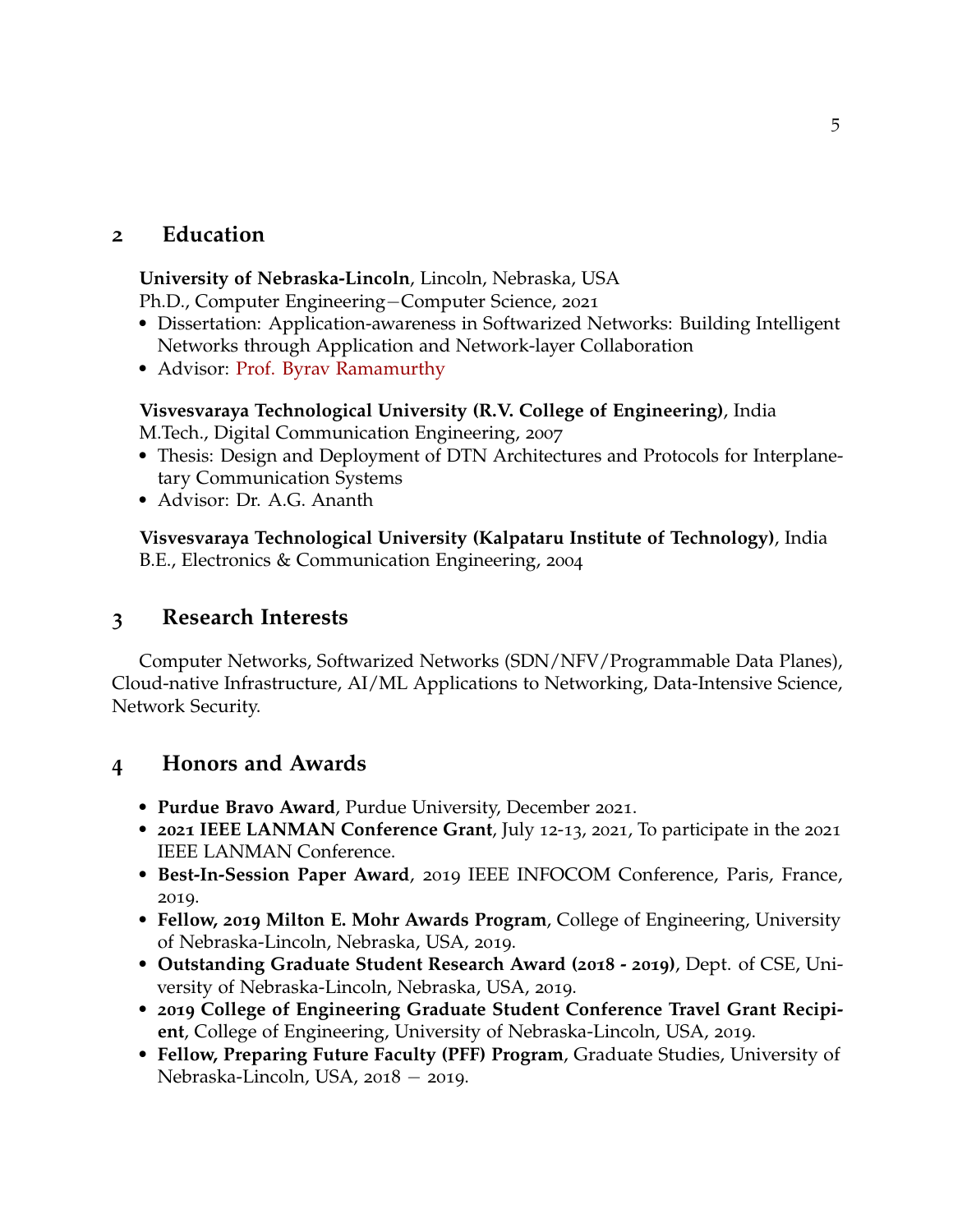- **NSF Student Travel Grant Recipient (2017** − **2019)**, To participate in the ACM Intl. Workshop on Security in Software Defined Networks & Network Function Virtualization
- **Best Paper Award**, Received the best paper award at the *2017 IEEE ANTS*, Conference (Acceptance rate: 30%), Odisha, India, 2017.
- **Graduate Research Assistantship**, January 2016 to present, Dept. of CSE, University of Nebraska-Lincoln, Nebraska, USA, 2016.
- **NSF GENI/GEC24 Travel Grant Recipient**, March 8−9, 2016, Arizona State University, Tempe, Arizona, USA, 2016.
- **Graduate Teaching Assistantship**, August−December 2015, Dept. of CSE, University of Nebraska-Lincoln, Nebraska, USA, 2015.
- **Certificate of Merit**, Ranked 1/18 in the Master's Program, R.V College of Engineering, Bangalore, India, 2007.
- **Certificate of Excellence**, For work done as a Research Intern at Indian Space Research Organization (ISRO), Bangalore, India, 2007.
- **Best Student Paper Award**, Emerging Trends in Wireless Networks, 14th Annual Symposium, IEEE Bangalore Section, Bangalore, India, 2005.
- **Best Student Paper Award**, KSHITIJ' 2003 National Symposium, IEEE Student Branch, BEC, Karnataka, India, 2003.
- **Best Student Paper Award**, SYRITZ" A National Level Symposium, NICE, Tamil-Nadu, India, 2003.
- **Best Student Paper Award**, ISTE Student Chapter A State Level Symposium, KIT, Karnataka, India, 2003.

# <span id="page-5-0"></span>**5 Professional Experience**

### **Purdue University, USA** Aug 2021 − Present

Assistant Professor, Dept. of Computer and Information Technology

### **University of Nebraska-Lincoln, USA Jan 2016** − **May 2021**

Research Assistant, Dept. of Computer Science & Engineering

- Currently working on NSF-Funded Project on Intelligent Optical Networks using Virtualization and Software-Defined Control
- Previously worked on NSF-Funded Project on Innovating Network Cyberinfrastructure through Openflow and Content Centric Networking in Nebraska

# **ALLO Communications, USA** May 2019 − Aug 2019

Research Intern, Allo Research

• Worked on analyzing distributed denial-of-service (DDoS) attacks, threat detection and modeling. Also worked on developing an SDN prototype for provisioning MEF network services.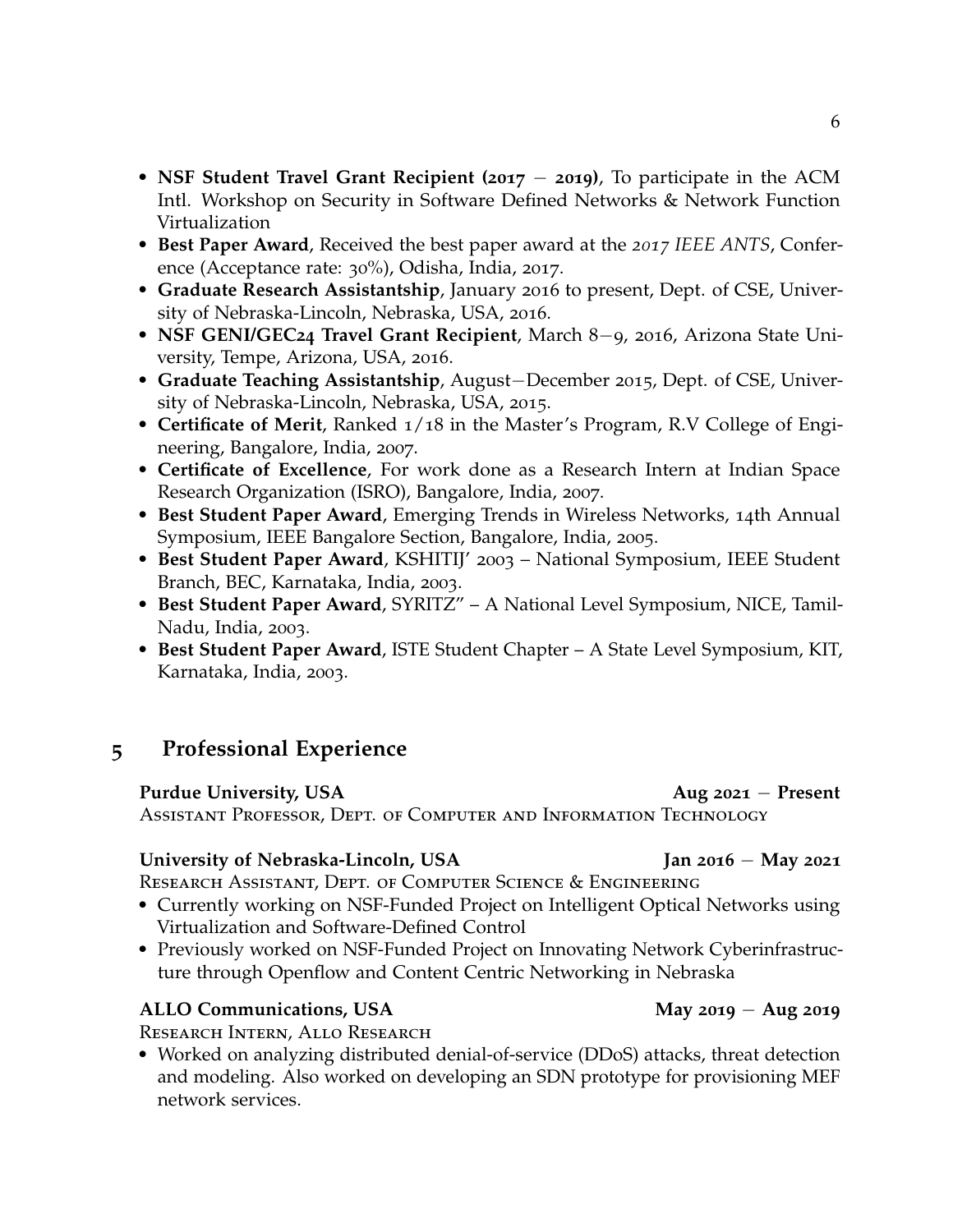#### **Argonne National Laboratory, USA May 2017** − **Aug 2017**

Research Aide, Mathematics and Computer Science

• Worked on evaluating various high-performance data transfers tools such as GridFTP, XDD, FDT and mdtmFTP for WAN data movement.

#### **University of Nebraska-Lincoln, USA Aug 2015 - Dec 2015**

Graduate Teaching Assistant, Dept. of Computer Science & Engineering

• Involved in the assessment process; provided effective, timely, & appropriate feedback to students to support their learning.

#### **SOLUTT Corporation, India Jan 2010** − **Aug 2015**

DIRECTOR, TECHNOLOGY & RESEARCH

- Instrumental in heading Networking/Wireless Operations at SOLUTT.
- Worked on multiple projects focusing on PHY/MAC layer Design, LTE, LTE-A, cdma2000, and IEEE 802.11 Multigigabit technologies.
- Experience in evaluating Antenna/RF Systems, Channel Models (incl. WINNER, SCM, 802.11TGn) and Traffic Engineering.
- Actively engaged in the design, development and delivery of advanced training programs, workshops and seminars. Trained over 600 Engineers in network design, LTE & LTE-A, UMTS, IEEE 802.11 & 16, and cdma2000 1x/EVDO.
- Established learning management frameworks and e-learning platforms for delivering online content, deploying secure real-time assessments, feedback and analytics to create the SOLUTT Virtual Learning Environment.

#### **Cambridge Institute of Technology, Bangalore, India Aug** − **Dec 2011** Visiting Faculty

• Taught Graduate Courses in Computer Science. Initiated a Project on Development of Opportunistic Grids for HPC.

### **B.M.S. Institute of Technology, India Jan - Dec 2009**

Faculty of Engineering

- Taught Undergraduate Courses in Communication Engineering.
- Actively involved with FOSS/LUG to promote Open Source Software for Solving Engineering Problems.

### **R.V. College of Engineering, India Aug 2007 - Jun 2008**

Faculty of Engineering

• Taught Graduate & Undergraduate Courses in Telecommunications Engineering.

# **Indian Space Research Organization (ISRO), India Aug 2006 - Jun 2007**

Research Intern, U R Rao Satellite Centre (URSC) (formerly ISAC)

• Worked on Design/Development of Architectures, Protocols & Testbeds for Interplanetary Communication Systems at the Digital Systems Group of Telecommand Division.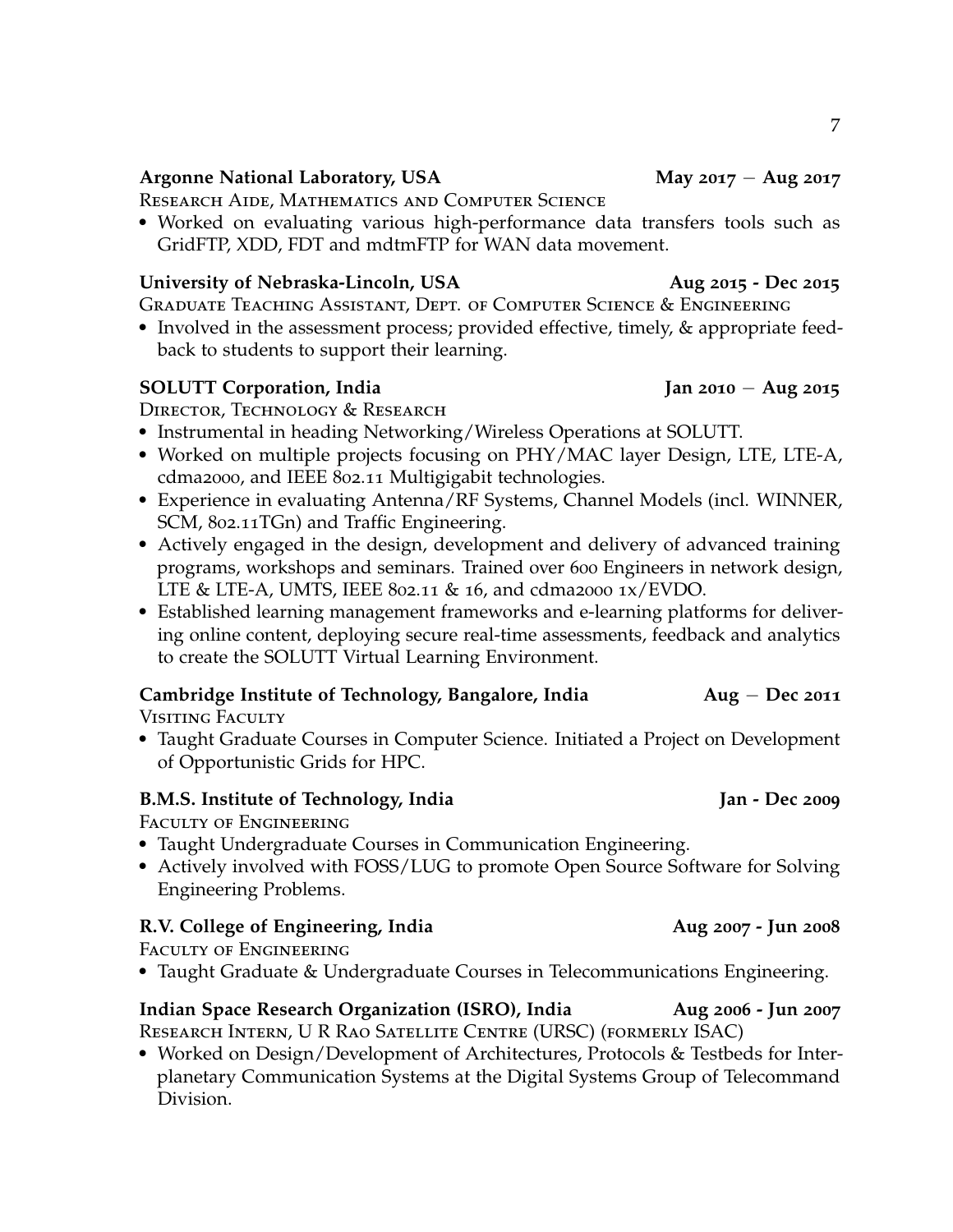### <span id="page-7-0"></span>**6 Publication Record**

(Note that some of my earlier works were published under Deepak Nadig Anantha.)

#### <span id="page-7-1"></span>**6.1 Journal Articles**

- J1 **D. Nadig**, B. Ramamurthy, B. Bockelman, "Optimized Service Chain Mapping and reduced flow processing with Application-Awareness," Under Review (1st Round), Submitted to *Computer Networks*, Elsevier, (Impact Factor: 4.474).
- J2 **D. Nadig**, B. Ramamurthy and B. Bockelman, "SNAG: SDN-Managed Network Architecture for GridFTP Transfers Using Application-Awareness," in IEEE/ACM Transactions on Networking, doi: 10.1109[/TNET.](https://doi.org/10.1109/TNET.2022.3150000)2022.3150000, (Impact Factor: 3.56).
- J3 M. Alhowaidi, **D. Nadig**, B. Hu, B. Ramamurthy and B. Bockelman, "Cache Management for Large Data Transfers and Multipath Forwarding Strategies in Named Data Networking using SDN," Under Review (2nd Round), Submitted to *Computer Networks*, Elsevier, (Impact Factor: 4.474).

### <span id="page-7-2"></span>**6.2 Conference Proceedings (Peer-Reviewed)**

- *C1* **D. Nadig**, S. El Alaoui, B. Ramamurthy and S. Pitla, "ERGO: A Scalable Edge Computing Architecture for Infrastructureless Agricultural Internet of Things," *2021 IEEE International Symposium on Local and Metropolitan Area Networks (LANMAN)*, 2021, pp. 1-2, doi: 10.1109[/LANMAN](https://doi.org/10.1109/LANMAN52105.2021.9478811)52105.2021.9478811.
- *C2* M. Alhowaidi, **D. Nadig**, and B. Ramamurthy, "Cache Management for Large Data Transfers in Named Data Networking using SDN," *2019 IEEE International Conference on Advanced Networks and Telecommunications Systems (ANTS)*, Goa, India, 2019, pp. 1-4, doi: 10.1109[/ANTS](https://doi.org/10.1109/ANTS47819.2019.9118137)47819.2019.9118137.
- *C3* S. Nayak, **D. Nadig** and B. Ramamurthy, "Analyzing Malicious URLs using a Threat Intelligence System," *2019 IEEE International Conference on Advanced Networks and Telecommunications Systems (ANTS)*, Goa, India, 2019, pp. 1-4, doi: 10.1109[/ANTS](https://doi.org/10.1109/ANTS47819.2019.9118051)47819.2019.9118051.
- *C4* **D. Nadig**, B. Ramamurthy, B. Bockelman, and D. Swanson, "APRIL: An Application-Aware, Predictive and Intelligent Load Balancing Solution for Data-Intensive Science," in *IEEE INFOCOM 2019 - IEEE Conference on Computer Communications*, Apr. 2019, pp. 1909–1917, doi: 10.1109[/INFOCOM.](https://doi.org/10.1109/INFOCOM.2019.8737537)2019.8737537.
- *C5* **D. Nadig**, B. Ramamurthy, B. Bockelman, and D. Swanson, "Large Data Transfer Predictability and Forecasting using Application-Aware SDN," in *2018 IEEE International Conference on Advanced Networks and Telecommunications Systems (ANTS)*, Dec. 2018, pp. 1–6, doi: 10.1109[/ANTS.](https://doi.org/10.1109/ANTS.2018.8710165)2018.8710165.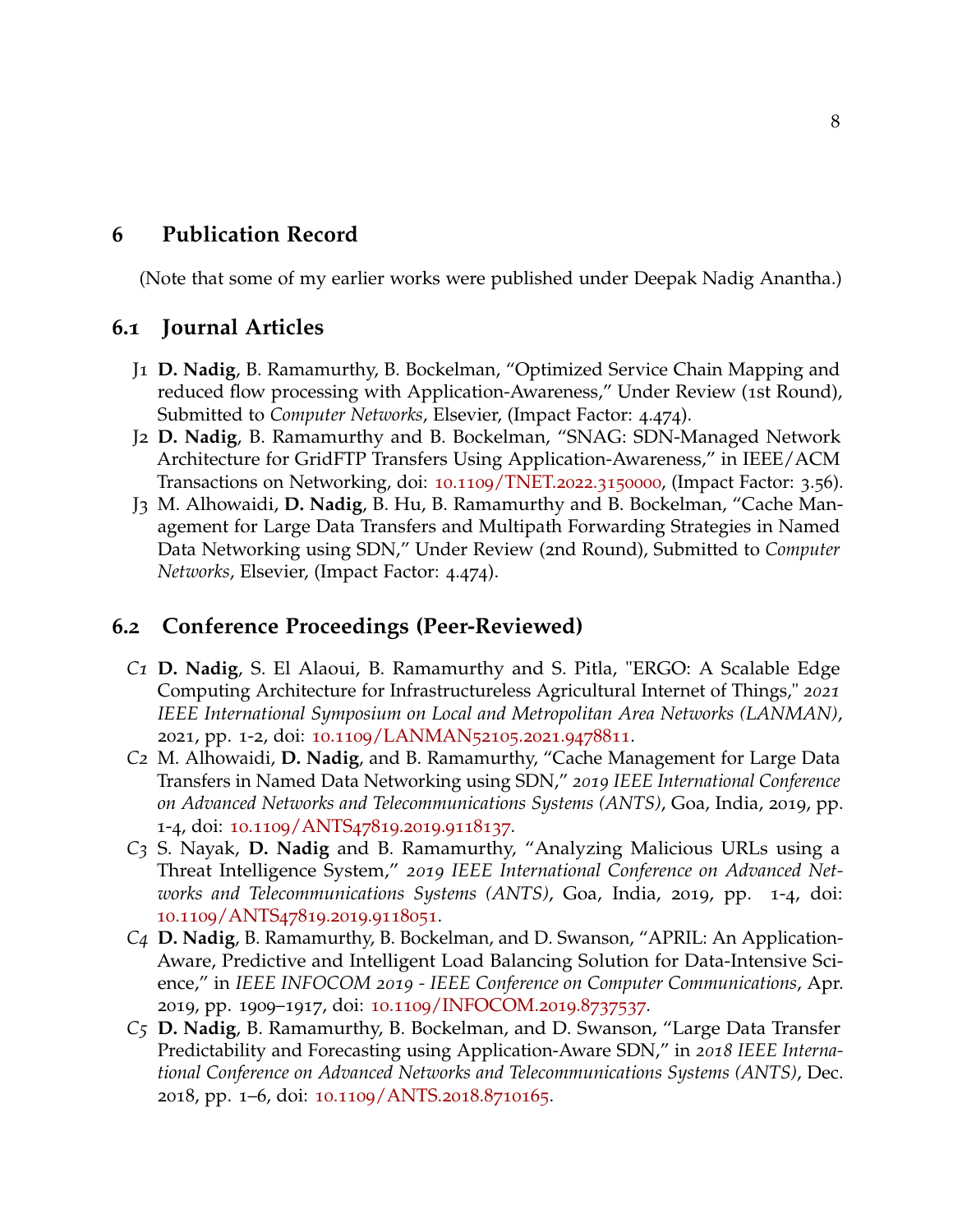- *C6* **D. Nadig**, E. Jung, R. Kettimuthu, I. Foster, S. V. N. Rao, and B. Ramamurthy, "Comparative Performance Evaluation of High-performance Data Transfer Tools," in *2018 IEEE International Conference on Advanced Networks and Telecommunications Systems (ANTS)*, Dec. 2018, pp. 1–6, doi: 10.1109[/ANTS.](https://doi.org/10.1109/ANTS.2018.8710071)2018.8710071.
- *C7* M. Alhowaidi, **D. Nadig**, B. Ramamurthy, B. Bockelman, and D. Swanson, "Multipath Forwarding Strategies and SDN Control for Named Data Networking," in *2018 IEEE International Conference on Advanced Networks and Telecommunications Systems (ANTS)*, Dec. 2018, pp. 1–6, doi: 10.1109[/ANTS.](https://doi.org/10.1109/ANTS.2018.8710068)2018.8710068.
- *C8* **D. Nadig**, B. Ramamurthy, B. Bockelman, and D. Swanson, "Optimized Service Chain Mapping and reduced flow processing with Application-Awareness," in *2018 4th IEEE Conference on Network Softwarization and Workshops (NetSoft)*, Jun. 2018, pp. 303–307, doi: 10.1109[/NETSOFT.](https://doi.org/10.1109/NETSOFT.2018.8459912)2018.8459912.
- *C9* **D. Nadig**, B. Ramamurthy, B. Bockelman, and D. Swanson, "Differentiated Network Services for Data-Intensive Science using Application-aware SDN," in *2017 IEEE International Conference on Advanced Networks and Telecommunications Systems (ANTS)*, Dec. 2017, pp. 1–6, doi: 10.1109[/ANTS.](https://doi.org/10.1109/ANTS.2017.8384105)2017.8384105.

#### <span id="page-8-0"></span>**6.3 Workshops (Peer-Reviewed)**

- *W1* M. Lunar, J. Sun, J. Wensowitch, M. Fay, H. Tulay, S. Suman, B. Qiu, **D. Nadig**, et al., "OneLNK: One Link to Rule Them All: Web-based Wireless Experimentation for Multi-vendor Remotely Accessible Indoor/Outdoor Testbeds," in *Proceedings of the 14th International Workshop on Wireless Network Testbeds, Experimental evaluation & Characterization (WiNTECH'21)*. ACM, New York, NY, USA.
- *W2* **D. Nadig**, Z. Zhang, B. Ramamurthy, B. Bockelman, G. Attebury, and D. Swanson, "SNAG: SDN-managed Network Architecture for GridFTP Transfers," in *Proceedings of the Third Workshop on Innovating the Network for Data-Intensive Science, INDIS*, 2016, vol. 16.

#### <span id="page-8-1"></span>**6.4 Workshops (Invited)**

- *W3* **D. Nadig** and B. Ramamurthy, "Securing Large-scale Data Transfers in Campus Networks: Experiences, Issues, and Challenges," in *Proceedings of the ACM International Workshop on Security in Software Defined Networks & Network Function Virtualization*, New York, NY, USA, 2019, pp. 29–32, doi: 10.1145/[3309194](https://doi.org/10.1145/3309194.3309444).3309444.
- *W4* **D. Nadig**, B. Ramamurthy, B. Bockelman, and D. Swanson, "Identifying Anomalies in GridFTP Transfers for Data-Intensive Science Through Application-Awareness," in *Proceedings of the 2018 ACM International Workshop on Security in Software Defined Networks & Network Function Virtualization*, New York, USA, 2018, pp. 7–12, doi: 10.1145/[3180465](https://doi.org/10.1145/3180465.3180469).3180469.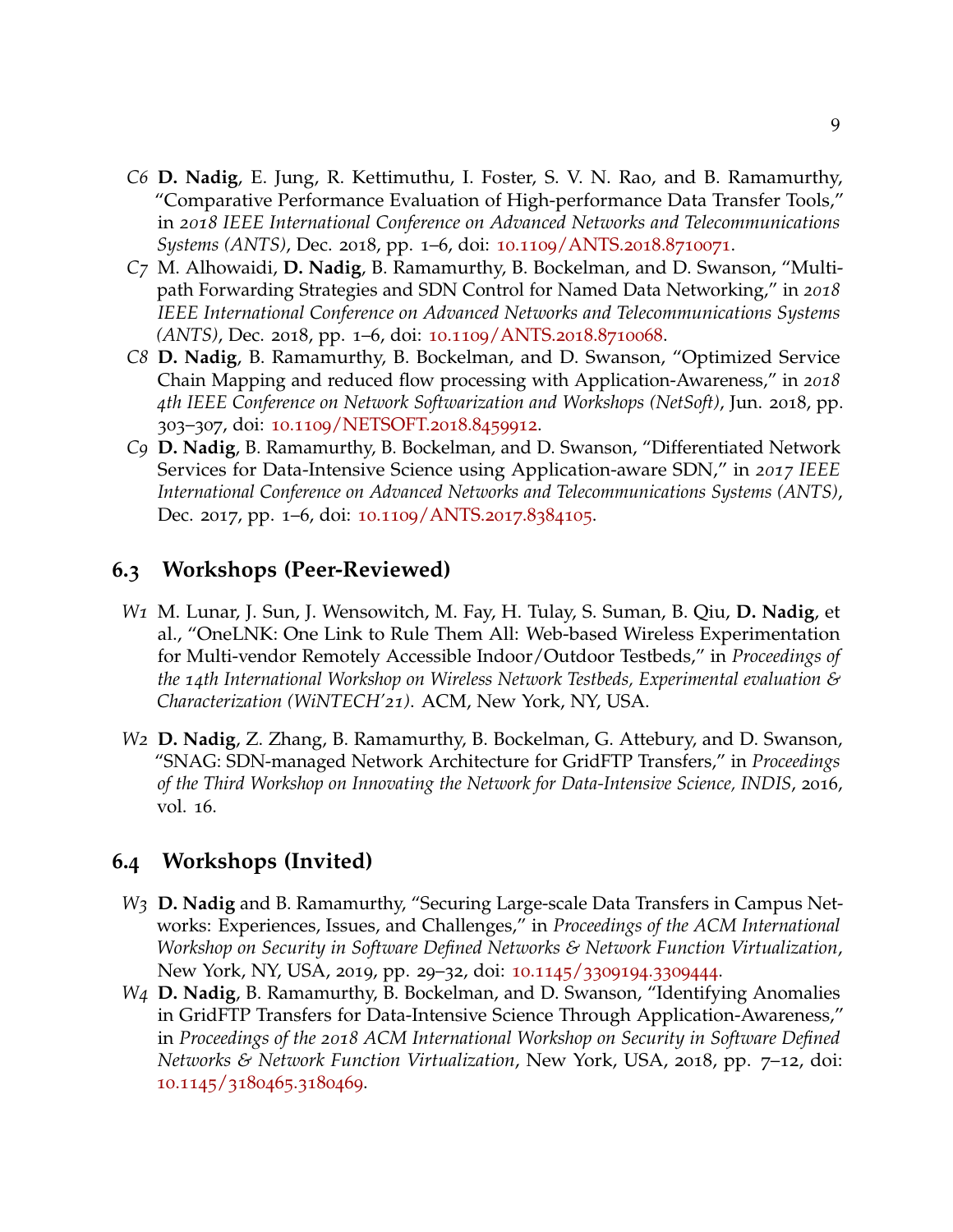*W5* **D. Nadig** and B. Ramamurthy, "ScienceSDS: A Novel Software Defined Security Framework for Large-scale Data-intensive Science," in *Proceedings of the ACM International Workshop on Security in Software Defined Networks & Network Function Virtualization*, New York, NY, USA, 2017, pp. 13–18, doi: 10.1145/3040992.[3040999](https://doi.org/10.1145/3040992.3040999).

# <span id="page-9-0"></span>**6.5 Posters**

- *P1* **D. Nadig**, S. El Alaoui, and B. Ramamurthy, "ERGO: A Scalable Edge Computing Architecture for Ag-IoT," in *3rd USENIX Workshop on Hot Topics in Edge Computing (HotEdge'20)*, New York, NY, USA, 2020.
- *P2* **D. Nadig** and B. Ramamurthy, "Securing Data Intensive Science Projects Through Intelligent Networks," in *2017 Midwest Big Data Hub (MBDH) All-Hands Meeting*, Omaha, USA, Oct 2017.

# <span id="page-9-1"></span>**6.6 Dissertation/Thesis**

- 1 **D. Nadig**, "Application-awareness in Softwarized Networks: Building Intelligent Networks through Application and Network-layer Collaboration," *Doctoral Dissertation*, University of Nebraska-Lincoln, 2021.
- 2 **D. Nadig**, "Design and Deployment of DTN Architectures and Protocols for Interplanetary Communication Systems," *Master's Thesis*, RV College of Engineering, Visveswaraya Technological University, India, 2007.

# <span id="page-9-2"></span>**6.7 Technical Reports**

- *T1* **D. Nadig**, "A Study of Jamming in IEEE 802.11e Networks," Technical Report, Dept. of Electrical Computer Engineering, North Carolina State University, Raleigh, USA, Dec 2008
- *T2* **D. Nadig**, "Simulation and Analysis of Intersystem Handovers in Mobile WiMax Networks," Technical Report, Dept. of Electrical Computer Engineering, North Carolina State University, Raleigh, USA, Dec 2008

# <span id="page-9-3"></span>**6.8 Invited Conference and Workshop Presentations**

- 1 D. Nadig, "ERGO: A Scalable Edge Computing Architecture for Infrastructureless Agricultural Internet of Things," at *2021 IEEE LANMAN*, July 2021.
- 2 D. Nadig, "SDN/NFV Solutions for Data-intensive Science at UNL," at INRIA/LORIA, Nancy, France, April 2019.
- 3 D. Nadig, "Cache Management for Large Data Transfers in Named Data Networking using SDN," at *2019 IEEE ANTS Conference*, Goa, India, 2019.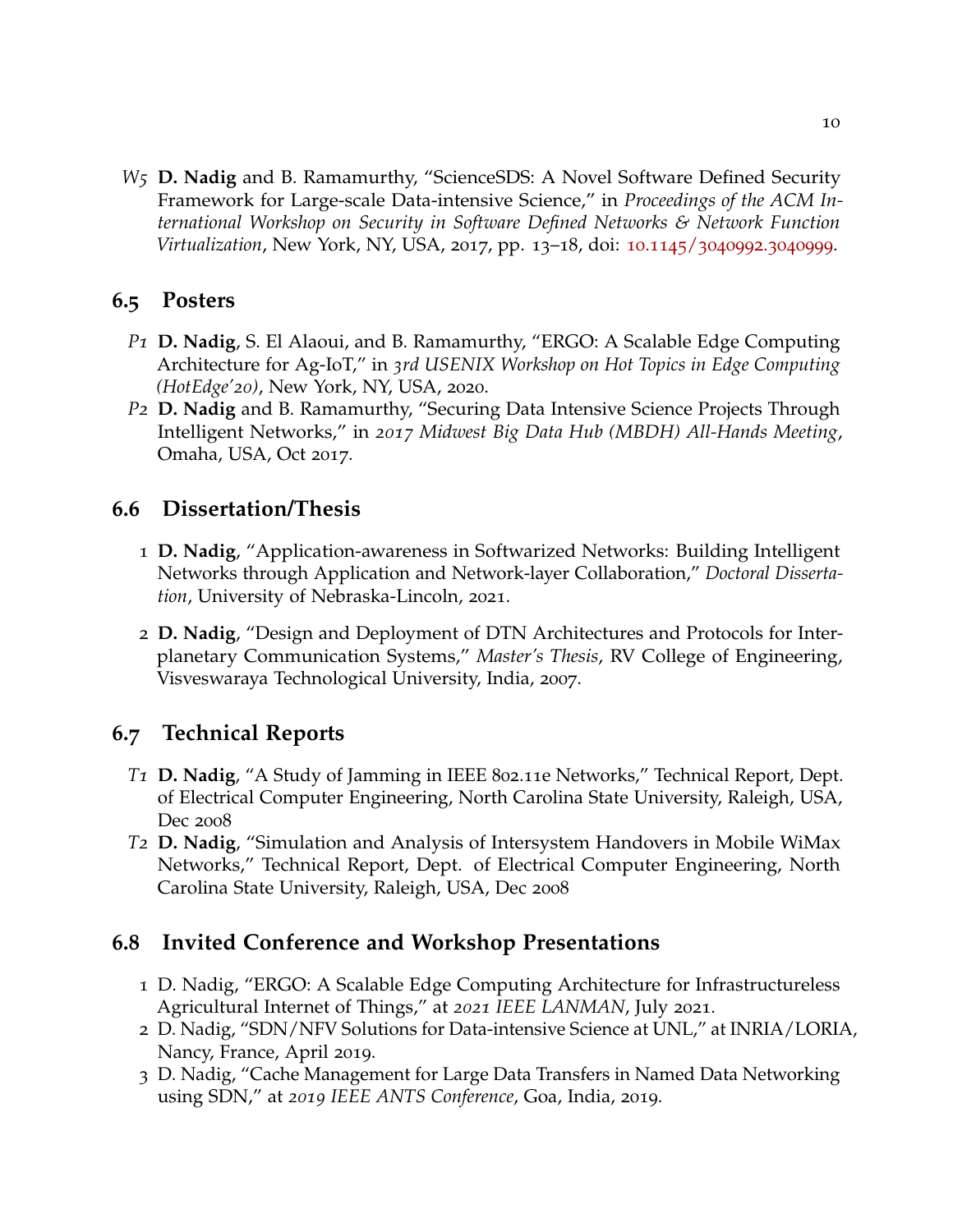- 4 D. Nadig, "Analyzing Malicious URLs using a Threat Intelligence System," at *2019 IEEE ANTS Conference*, Goa, India, 2019.
- 5 D. Nadig, "APRIL: An Application-Aware, Predictive and Intelligent Load Balancing Solution for Data-Intensive Science," at *IEEE INFOCOM 2019*, Paris, France, April 2019.
- 6 D. Nadig, "Securing Large-scale Data Transfers in Campus Networks: Experiences, Issues, and Challenges," at *ACM SDN-NFV Sec Workshop at ACM CODASPY 2019*, Richardson, Texas, USA, March 2019.
- 7 D. Nadig, "Large Data Transfer Predictability and Forecasting using Application-Aware SDN," in *2018 IEEE ANTS Conference*, December 2018.
- 8 D. Nadig, "Comparative Performance Evaluation of High-performance Data Transfer Tools," in *2018 IEEE ANTS*, December 2018.
- 9 D. Nadig, "Multipath Forwarding Strategies and SDN Control for Named Data Networking," in *2018 IEEE ANTS Conference*, December 2018.
- 10 D. Nadig, "Identifying Anomalies in GridFTP Transfers for Data-Intensive Science Through Application-Awareness," at *ACM SDN-NFV Sec Workshop at ACM CODASPY 2018*, Tempe, Arizona, USA, March 2018.
- 11 D. Nadig, "ScienceSDS: A Novel Software Defined Security Framework for Largescale Data-intensive Science," at *ACM SDN-NFV Sec Workshop at ACM CODASPY 2017*, Scottsdale, Arizona, USA, March 2017.
- 12 D. Nadig, Z. Zhang, B. Ramamurthy, B. Bockelman, G. Attebury, and D. Swanson, "SNAG: SDN-managed Network Architecture for GridFTP Transfers," in *3rd INDIS Workshop at the 2016 Supercomputing Conference*, Salt Lake City, Utah, USA, November 2016.
- 13 D. Nadig, "Mathematical Modeling of Large Scale Random Networks," In *National Conference on Recent Trends in Network Security & Cryptography*, PES Institute of Technology, India, December 23, 2010.

# <span id="page-10-0"></span>**6.9 Invited Talks and Workshops Conducted**

- 1 Workshop on ns3 Network Simulator, RV College of Engineering, Bangalore, India, July 2−4, 2015.
- 2 Workshop on Network Simulation using ns3, Nitte Meenakshi Institute of Technology, Bangalore, India, June 1−5, 2015.
- 3 Keynote Address, Convocation and Student Forum, VISHIST-15, Sambhram Institute of Technology, Bangalore, India, May 8, 2015.
- 4 Network Simulation and Modeling, SJ College of Engineering, Mysore, India, March 28, 2015.
- 5 Workshop on Next-Generation Network Simulation using ns3, Amrita Vishwa Vidyapeetham, Bangalore, India, February 15, 2015.
- 6 Workshop on ns3 and Computer Networks, Sri Venkateshwara College of Engineering, Bangalore, India, February 6−7, 2015.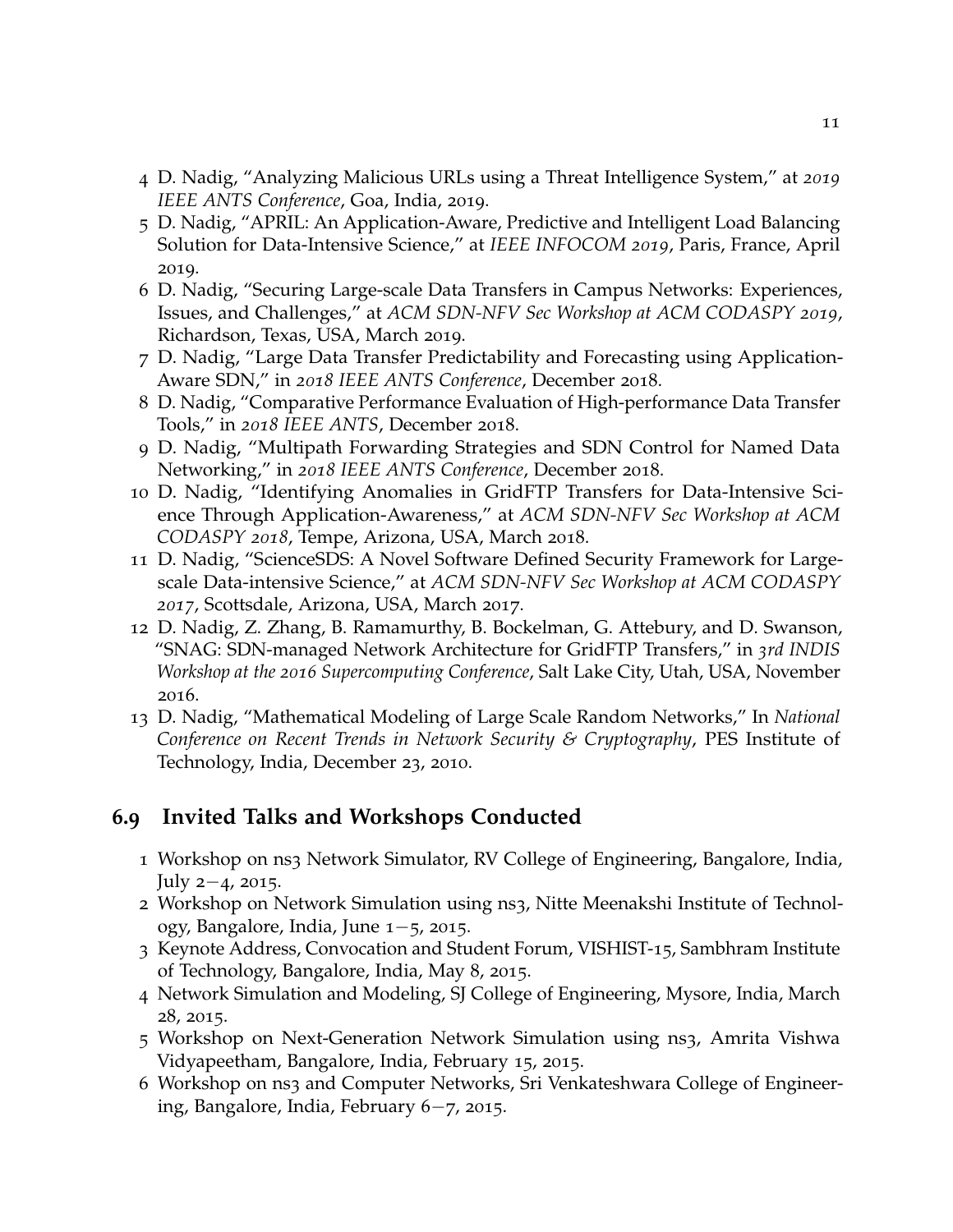- 7 Faculty Development Programme on ns3, Sri Venkateshwara College of Engineering, Bangalore, India, December 1−4, 2014.
- 8 Tools for Data Science and Analysis, Dept. of Computer Applications, PES Institute of Technology, Bangalore, India, October 28, 2014.
- 9 SDN: Trends in Programmable Networks, Dept. of ECE, Sapthagiri College of Engineering, Bangalore, India, October 17, 2014.
- 10 Antennas for Next-Generation Network Mobile Radios, Antenna Technologies, Faculty Development Program, TEQIP II, BMS College of Engineering, Bangalore, India, January  $27$  – February 1, 2014.
- 11 Simulation of Computer Networks and Systems, CMR Institute of Technology, Bangalore, India, August 17, 2013.
- 12 Next Generation Networks: Simulation and Modeling Perspectives, Seminar on Understanding Wireless Communication Technologies: 3G, 4G/LTE, WiMAX, PES Inst. of Technology, Bangalore, India, July 19, 2013.
- 13 LATEX for Mathematical Publishing, Faculty of Mathematics and Statistics, Christ University, Bangalore, India, April 27−28, 2012.
- 14 The Future is Open: OSS in Technology, KRITANSH Forum, Cambridge Institute of Technology, Bangalore, India, April 12, 2012.
- 15 Wireless Network Architectures: Evolution and Directions, BMS Institute of Technology, Bangalore, India, October 22, 2011.
- 16 Wireless Communication Engineering Technologies, IEEE Student Branch, Dr. Ambedkar Institute of Technology, Bangalore, India, October 1, 2011.

# <span id="page-11-0"></span>**7 Teaching Record**

# <span id="page-11-1"></span>**7.1 Courses and Curriculum Development**

- Dr. Nadig's courses in the Department of Computer and Information Technology (CIT) at Purdue University enhance learning by integrating theory and practical aspects of computer networking, computing and network security in the classroom.
- NEW COURSE: *Cloud Computing Infrastructure* (*CNIT 481*); Developed a new undergraduate course on cloud computing infrastructure and cloud-native technologies (Fall 2021).
- NEW COURSE: *Software Defined Networks* (*CNIT 481*); Developed a new undergraduate course on software defined and programmable networks (Spring 2022).
- Since his arrival at Purdue University in 2021, he has taught the following courses: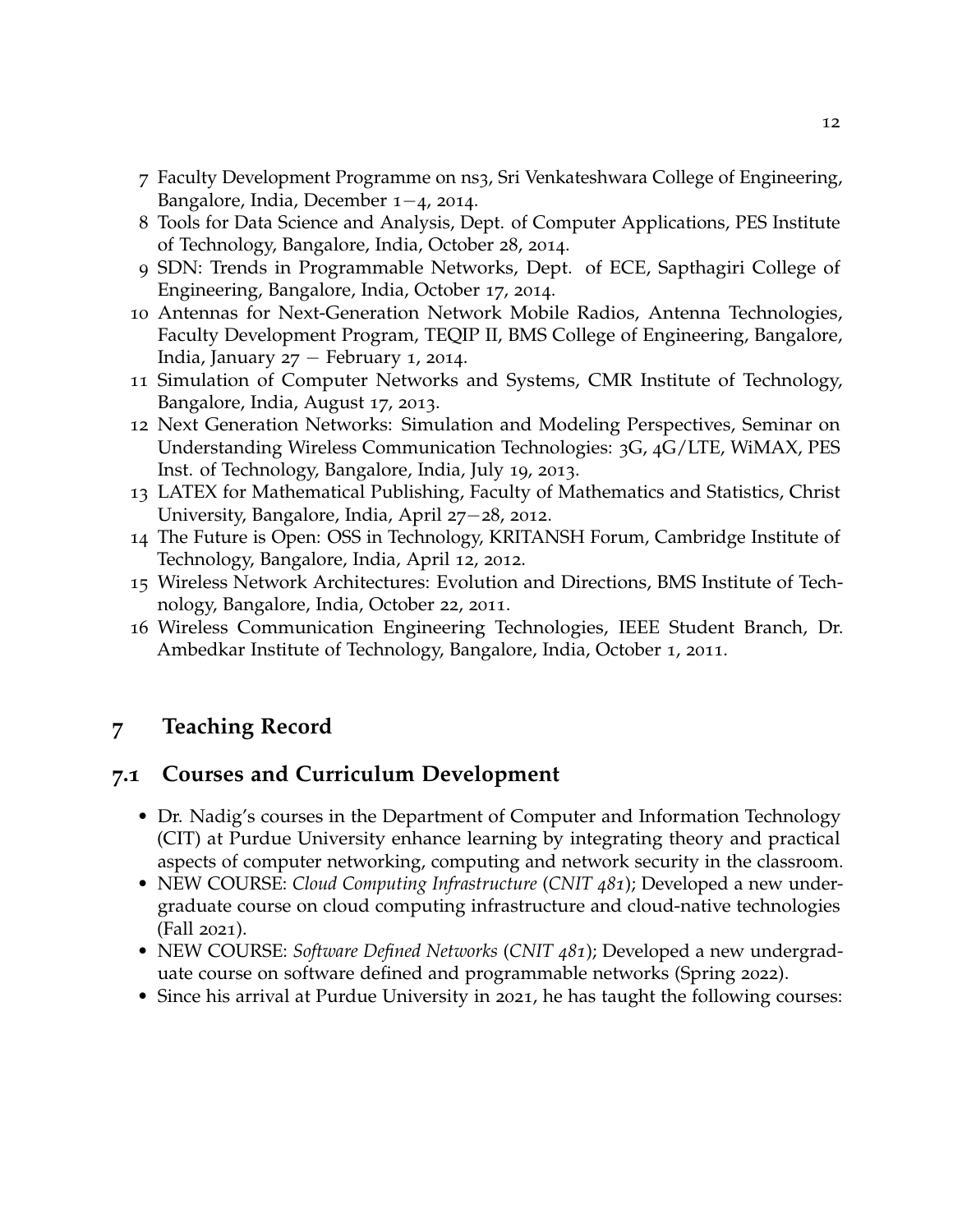| Course # | Name                                                    | Cr. Hours   Class Size |                | Term       |
|----------|---------------------------------------------------------|------------------------|----------------|------------|
|          | $CNIT_48101$ Software Defined Networks                  | 03                     | O <sub>2</sub> | Spring '22 |
|          | $CNIT_48101$   Cloud Computing Infrastruc-   03<br>ture |                        | 11             | Fall $21$  |

# <span id="page-12-0"></span>**7.2 Honors Courses**

The following course(s) have been offered to include an Honors Contract at Purdue University. More information about Honors Contract Courses is available [here.](https://honors.purdue.edu/current-students/honors-courses/index.php)

• CNIT 48101: Cloud Computing Infrastructure (Fall 2021)

# <span id="page-12-1"></span>**7.3 Students**

#### <span id="page-12-2"></span>**7.3.1 Current Students**

| Name #              | Topic                  | <b>Degree</b> |
|---------------------|------------------------|---------------|
| Ayush Shridhar      | Cloud-native Ops       | M.S.          |
| <b>Iustin Petri</b> | Performance Evaluation | <b>B.S.</b>   |

#### <span id="page-12-3"></span>**7.3.2 Supervisory Committee Activities**

| Student #           | Assignment | <b>Degree</b> | From/Expected |
|---------------------|------------|---------------|---------------|
| Erik Gough          | Member     | Ph.D.         | S2022/2024    |
| Christopher Allenye | Member     | Ph.D.         | F2021/2023    |

### <span id="page-12-4"></span>**7.3.3 Undergraduate Honors Thesis/Scholarly Project Supervisor**

Students: Benjamin Wagrez (Fall 2021).

# <span id="page-12-5"></span>**7.3.4 Past Students**

| Name #          | <b>Topic</b>                | <b>Degree</b> |
|-----------------|-----------------------------|---------------|
| Benjamin Wagrez | Cloud-native Infrastructure | B.S. (2021)   |
| Aditya Arole    | Cloud-native Infrastructure | B.S.          |
| Li Sean         | Cloud-native Infrastructure | B.S.          |
| Resul Ucar      | Cloud-native Infrastructure | B.S.          |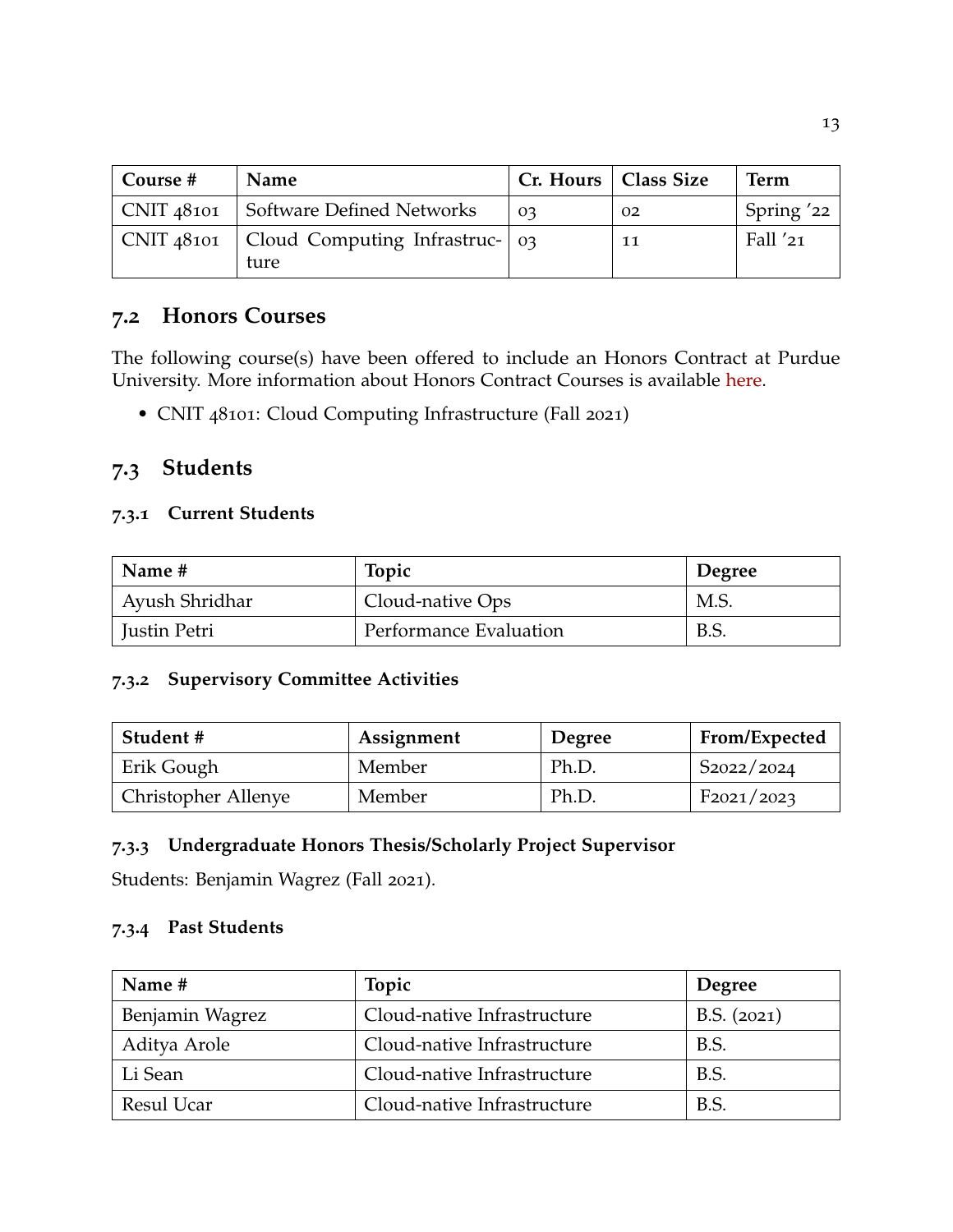# <span id="page-13-0"></span>**8 Professional Certifications**

**IEEE WCP® May 2014** − **May 2019**

IEEE Certified Wireless Communications Professional

• Demonstrated expertise in Network & Service Architectures; Wireless Technologies; RF & Antenna Engineering; Standards, Policies & Regulations.

# <span id="page-13-1"></span>**9 Service Record**

### <span id="page-13-2"></span>**9.1 External Service**

- Served as a **Reviewer** for leading journals such as IEEE/ACM Transactions on Networking, IEEE Journal on Selected Areas in Communications (IEEE JSAC), Computer Networks and conferences such as IEEE INFOCOM '17, '20 & '21, IEEE Globecom '20, IEEE/ACM International Symposium on Quality of Service (IWQoS) '19, IEEE International Symposium on Local and Metropolitan Area Networks (LANMAN) '17 & '19 and IEEE Sarnoff Symposium '16. Verified peer review details are available at [Publons.](https://publons.com/researcher/3160381/deepak-nadig/peer-review/)
- **Member**, 8th Meeting of the Board of Studies (BOS) in Electronics and Communication Engineering, SJ College of Engineering, Mysore, India, 2015.
- **Member**, Entrepreneurship Development Cell (EDC), RV College of Engineering, Bangalore, India, 2007.

# <span id="page-13-3"></span>**9.2 University/College Level Service**

• **Judge**, McNair Summer Research Colloquium, University of Nebraska-Lincoln, USA, July 2018.

# <span id="page-13-4"></span>**9.3 Department Level Service**

- **Member**, INET Clinical Faculty Search Committee, Dept. of Computer and Information Technology (CIT), Purdue University, 2021−2022.
- **Member**, INET Curriculum sub-committee (CSC), Dept. of Computer and Information Technology (CIT), Purdue University, Fall 2021−Present.
- **Member**, Faculty Committee, Dept. of Computer Science and Engineering, University of Nebraska-Lincoln, USA, 2020−2021.
- **Member**, Cybersecurity Faculty Search Committee, Dept. of Computer Science and Engineering, University of Nebraska-Lincoln, USA, 2019.